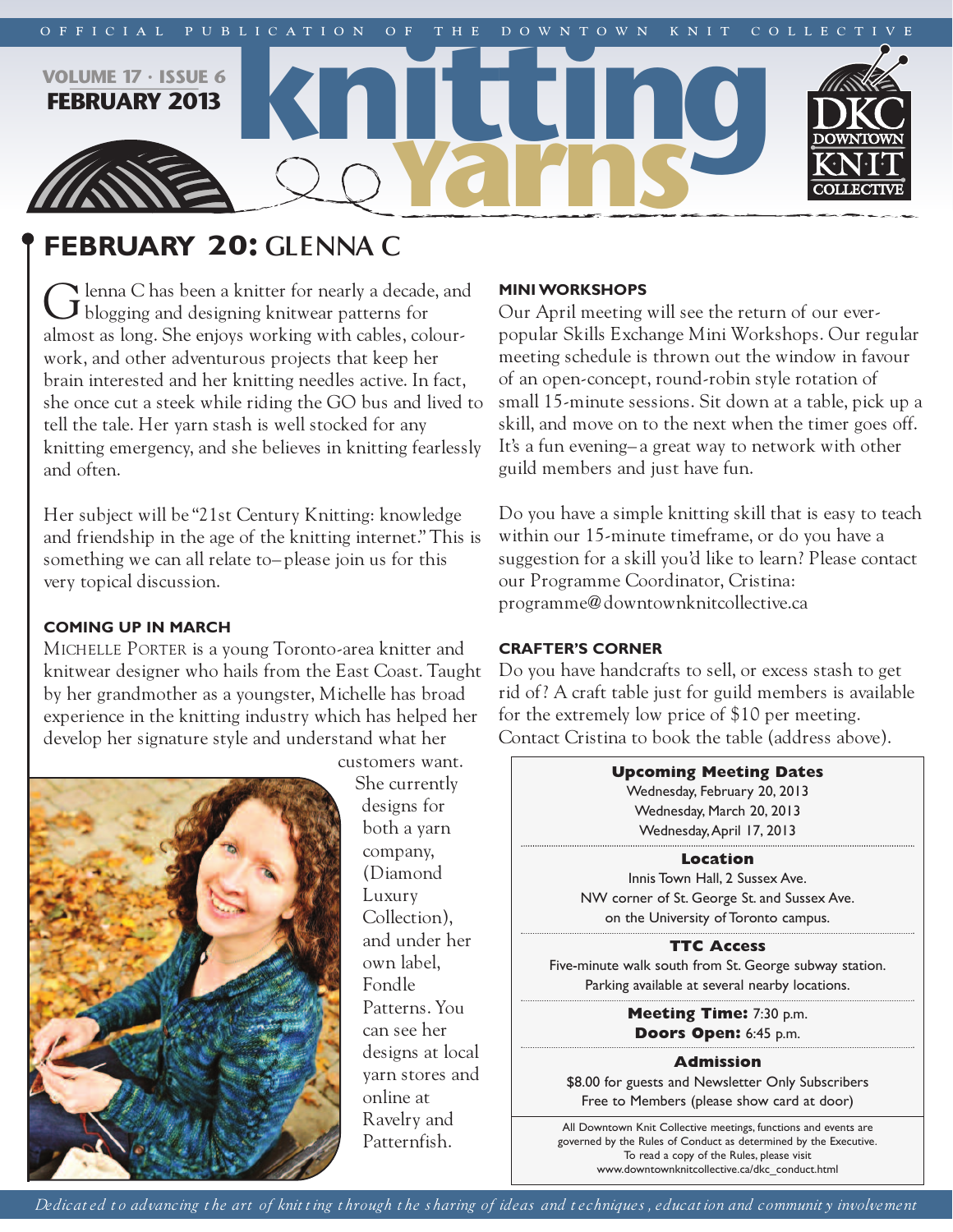# **highlights of the january 2013 meeting** by Heather Brady

Four newbies and just over 100 members took in the January meeting. President Carole asked the audience: how many people got yarn for the holidays? A few hands. How many people bought *themselves* yarn? Lots of hands. Carole claims she's on a yarn diet, but says it's not working. Instead she's decided to make finishing more projects her new year's resolution, and encourages everyone to give it a try.

# **Announcements**

The Frolic is coming up fast–April 27-28. We will be signing up volunteers for the Frolic starting at the February meeting. There are many benefits to volunteering, including free admission and refreshments. If you're unable to sign up for workshops online, pick up a registration form from Joan or Wendy at the meeting, or email treasurer@downtownknitcollective.ca to have one sent to you.

Welcome Spring 2013 at Fern Resort with the first annual YarnOver SleepOver Retreat on the second weekend of April. The retreat will interest knitters, crocheters, dyers and machine knitters with a choice of nine different classes chosen for all skill levels. Class details and how to book your spot can be found at www.yarnoversleepover.com.

Interested in joining the Executive? We're accepting nominations, and also putting together a nominating committee to work with the executive and help run the election process. If you don't want to actually be on the executive but want to get involved, this is the way to do it. See the back page for more details.

# **Raffle**

The book *Eternal Noro* was won by Michelle Bennett. 10 balls of Diamond Edo was won by Gilda Grossman. *Indigo, Madder & Marigold* was won by June Murray-Lum.

# **Show & Tell**

Cristina Simionovici showed an asymmetrical sweater with a very simple construction, using a beautiful yarn from Lang. She says it was a very interesting knit. She usually prefers baggy sweaters and weird constructions, but finds this one looks best on her daughter who has a slim build and square shoulders. The pattern is from the Zauberball book.

Sam wore her Amplification shawl in honour of our speaker and knitwear designer, Janelle Martin (pattern available on Ravelry). It was made with Katia Linen. Sam said this pattern blocks amazingly well.

Eliz abeth Hilton showed several illusion scarves. Ever get tired of your kids losing their scarves? This is one solution. She made scarves with both her kids' names knit into them using illusion stitch, and lined each with fleece because they don't like the "yarny" feeling on their necks. These scarves will never be stolen by classmates.

Karen Wold showed a Kimono sweater which her mother knit for her with Berocco Origami. What a lovely and flattering construction.

Holly Yip showed Colour Burst socks. Last spring she took Robin Hunter's course at the Frolic for using hand-dyed and variegated yarns. She thought about what she liked most about the yarn (the pink and green flecks) and decided to stack them using short rows. Brilliant!

Margaret Bryant showed a stunning shawl in a beautiful wine colour. She bought this yarn in a destash on Ravelry, and was surprised at how fine it was– so fine it practically floats.

# **Guest Speaker**

Janelle was asked back for a second helping of her Ravelry Roadmap presentation, but this time she had received requests to delve into some of Ravelry's more advanced features. Janelle wanted to make it clear right off the bat that she has no official ties to Ravelry– she just uses it a lot. People are always asking her for advice on using the site, and it has evolved over time into this presentation.

# **contributing**

One of the topics Janelle was specifically asked to cover is how to add a pattern to the Ravelry database. First, go to your **my notebook** tab and click the **contributions** category. Both patterns and yarns can be

added here. To add a pattern you have two options: either add one you've designed yourself, or add one someone else has designed, but is not in the database yet–maybe you've seen it in a magazine or book. First, search thoroughly to confirm that it's not already in the database. It may be difficult to find, so try searching by the designer's name, or do an advanced search for the distinctive pattern features: mitred construction, dolman sleeves, etc. The step-by-step entry system is quite new, and it's very quick and easy to fill out. If you prefer, you also have the option to use the old system, which can be found via a link at the top. Once you've filled everything out and hit **publish, i**t will be put into a queue for final review by a Ravelry editor before it goes live on the site. The editors responsible for each pattern can be found by clicking on the **editors** tab on any pattern page. Editors can be contacted at any time for advice on submissions. If the pattern you've submitted already exists, the information will be merged.

The link for adding a yarn is under the same **contributions** tab. Note that this is adding a yarn to the Ravelry database, not adding yarn to your stash. The database is enormous, but if you've found a rare, discontinued or obscure yarn, this is the right place to start. First, as with the pattern page, do searches to see if you can find the yarn under a different name (it might have changed if one company was bought by another) or by searching for weight, colourway or a pattern that might have called for a specific yarn.

# **forums**

When you sign up for Ravelry, you're automatically subscribed to six default groups, and all other groups end up on the same page. Things can quickly get out of hand, but fortunately it's quite easy to declutter by sorting these groups into custom tabs. Go to your **forums** page and click the **settings** tab**–**it's the one with the little wrench. Here you can select options like which of the default communities you'd like to follow, and which voting boxes you'd like to see while browsing forums (educational, funny, agree, disagree). Click the **add a new tab** button to create customiz ed tabs, and click the title of the tab to rename it. Then you can simply click and drag all your forums into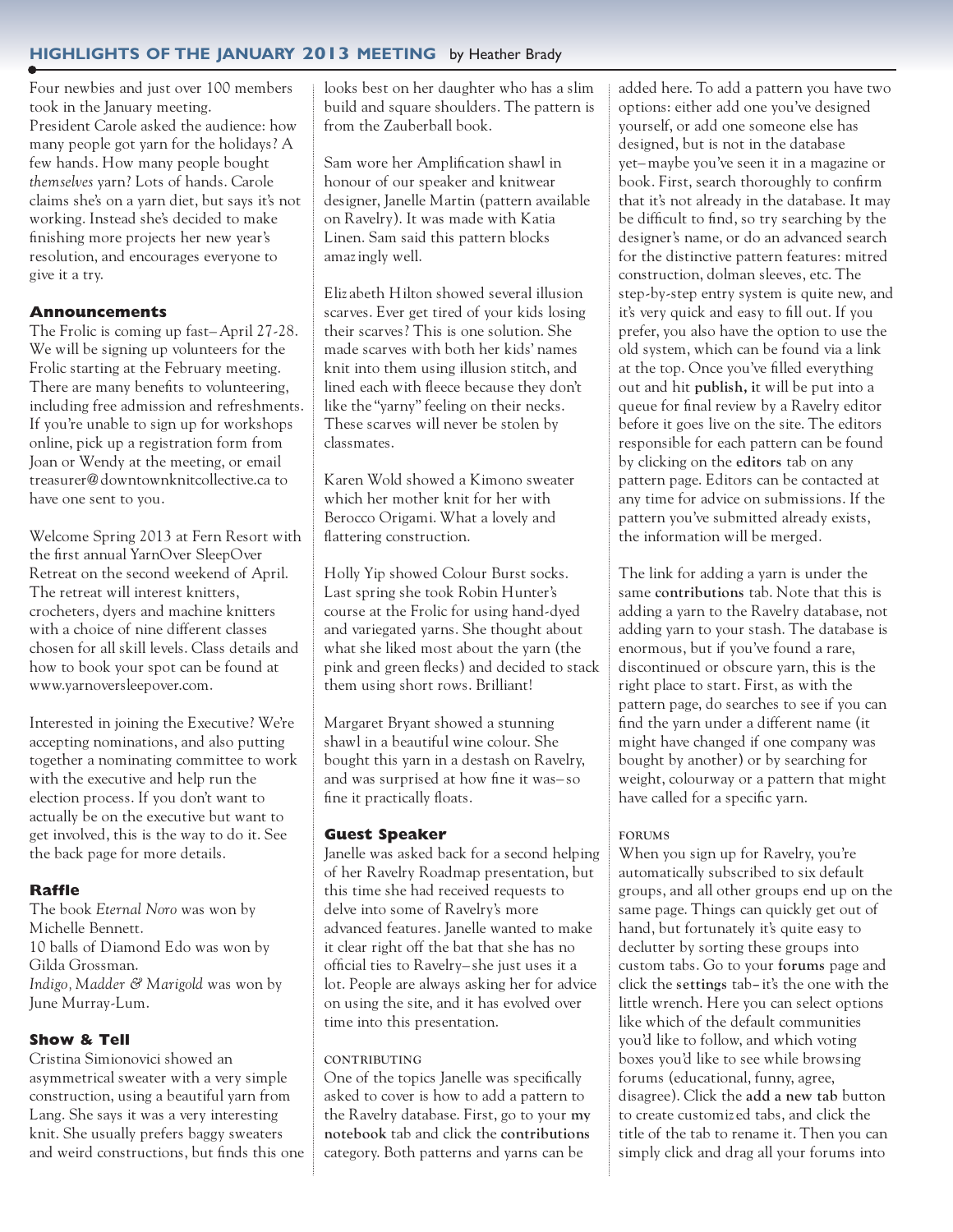# **meeting highlights, continued**

the appropriate categories. For example, you might have a Knitting tab, a Dyeing tab, a Crochet tab, Social groups, etc. You can also change the order of the boxes by hovering over them and moving them around with your mouse. Once you're happy with the order, click the **return to boards** tab and all your changes will automatically be applied. Behold your new neat and tidy forums!

Janelle often gets questions about how to keep track of forum posts, specifically, how to keep new posts at the top so you don't have to go through page after page if you haven't read the forum in a while. When in the forum, hover over the thread and you will have the opportunity to select **watch thread**. A little green dot will appear, and it will alert you if new posts have been made. You can also **ignore** threads you don't want to see. But if you change your mind, how do you un-ignore? Look at the very last page of the message board, and there you'll find your ignored thread. Click it again to un-ignore.

If you want to read a forum without joining it, put keywords into the search box and then you'll have the option to search within just your own groups, just your own posts, all groups on Ravelry, and more. Save your search and you'll be able to easily find that same information again. You can also "favourite" a specific post, right beside the post number (a heart) and you'll easily find it again in the future. For example, Janelle likes to favourite any posts that mention her patterns, without having to subscribe to each forum.

#### **friends**

Not only can you organiz e your forums,

you can also organiz e your friends into "sets". This is helpful if you have a lot of friends (it's not unusual for a Raveler to have 150 or more). Janelle has sets of friends like Test Knitters, KW Knitters and Designers. For example, if you have a knitting group, you can put all your reallife knitting friends into their own set so you can see them all at once, see their recent activities, see their forum posts, search their stashes, etc. You can specify what kind of updates you want to see from your friends– such as their forum activity, new yarn acquisitions and recently completed projects. You can also filter your friends' projects by colour, yarn, type, etc. Janelle demonstrated this by filtering the display to show everything her friends had made that was brown. Searching your friends' stashes can be fun too... you can even check where they have stored it, which can come in handy the next time you're at their house (Carole says she has a storage tag called Left Couch Cushion).

You can also sort your **queue** into categories, the same way you do with forums and friends. This way you don't have to wade through all 37 pages of your queue to find a project if you create tabs like Shawls, Socks, Hats, Sweaters, Gift Knitting, or Lace using the **organiz e** button in the upper right. Side note: When you queue a project, you have the opportunity to select the stash yarn you intend to use. Then next time you view the yarn in your stash page, it will show you a little reminder that the particular yarn is "taken". Very handy! This is easy to change by editing the queued project.

**Linking to your bLog** If you've linked your blog to your Ravelry account, you can attach blog posts to projects. Then the pattern page will have a link to your blog post in the **blog posts** tab– this is a great way to promote your blog. First, go back to the **my notebook** tab and select the **blog posts** link. This will bring up a list of all your external blog posts. Clicking on the individual post titles will bring up a drop-down menu that allows you to link the post to any of the projects on your **project page**.

**questions & answers** Janelle took some questions from the audience at the end of her talk.

Q: Can you view all the patterns in a pattern book in your library? A: The best you can do for now is view "popular designs" in a particular book or magazine. At this time it's still a multiclick process, unfortunately.

Q: Can you make your library private? A: At this time, no.

Q: How do you export your stash so you have a list you can take with you? A: Use the **download to excel** button at top right of stash page. Very handy if you want a hard copy. This also works with your Needles page and your Library page. If you keep the list in your purse, you will never buy redundant needles again!

As you can see, there are tons of very cool advanced features on Ravelry that you may not have noticed, even if you've spent a lot of time on the site– no doubt because you were busy staring at pictures of yarn. We'd like to thank Janelle for bringing these useful features to our attention! Everyone in attendance learned a lot.

# **BOOK REVIEW** by Trish Denhoed



#### *The Knitting Sutra (Craft as a Spiritual Practice)* **by susan gordon Lydon**

This small 161 page book is a delight. The back cover says "The Knitting Sutra reveals how women can learn to knit their way to nirvana". It is the story of a woman who is a writer, and a knitter. She breaks her arm and struggles with

not being able to knit. Since this is one of my fears, I had to read this! It was not disappointing. Lydon writes well and tells a good story. She has done a fair bit of research about various "fringe" religious groups and weaves bits about each of them into her true story about her life. She also confesses to being a drug addict earlier in her life, so this woman knows how to tackle challenges. She clearly understands a knitter's thought process and will make you laugh and sigh.

I found this at my local library, but plan to get a copy to have on hand for inspiration.